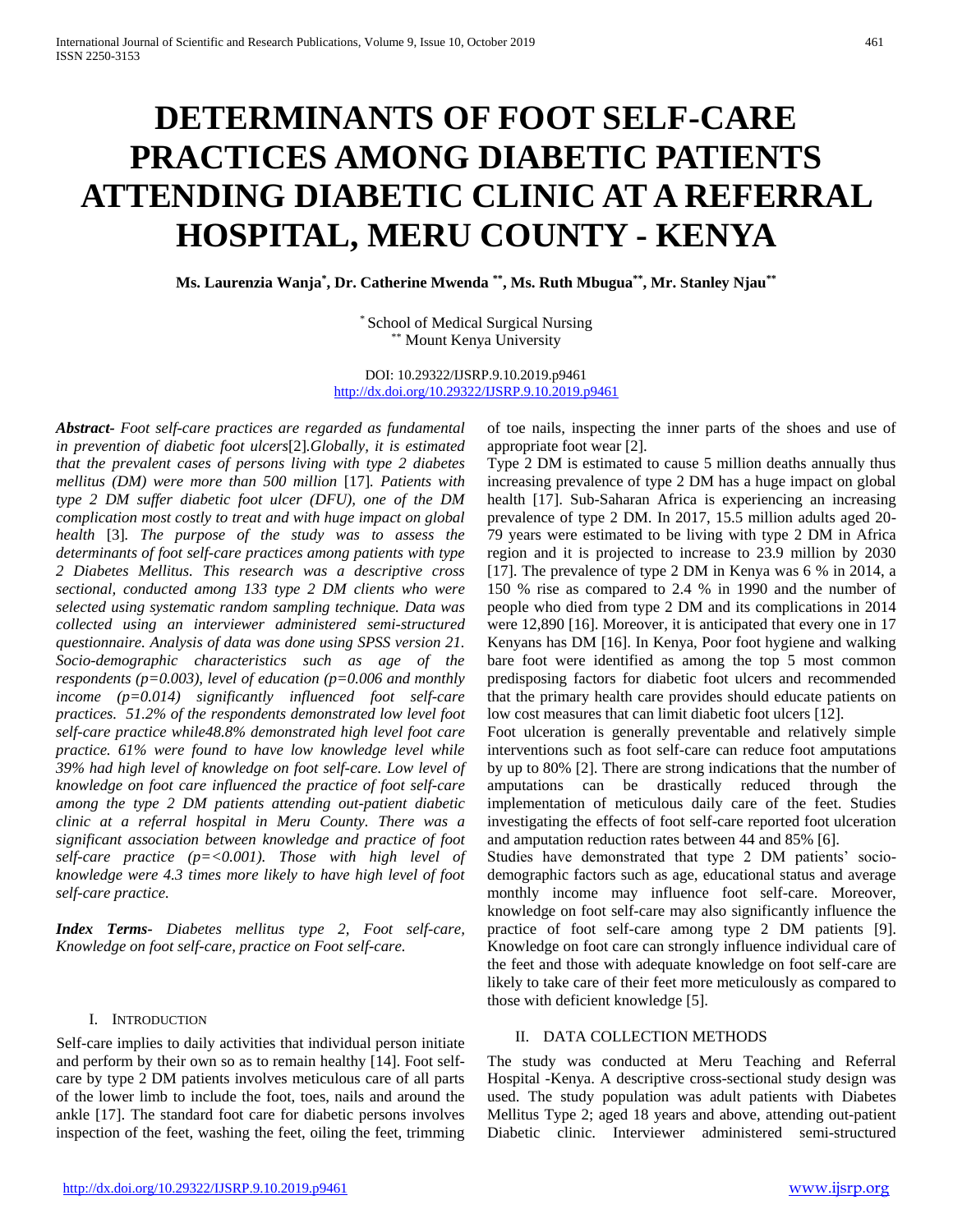questionnaire was used and the process started after approval of Mount Kenya University ethical review committee, a research permit from National Commission on Science, Technology, and Innovation and the clearance at Meru Teaching and Referral Hospital. The tool used to collect data was pretested on 10% of the sample size in another similar health. Four trained research assistants were involved in data collection that took place from 3<sup>rd</sup> December 2018 to 31<sup>st</sup> December 2018. A sample size of 133 Diabetes Mellitus Type 2 patients was selected using the Systematic random sampling technique where the 1<sup>st</sup> respondent was selected using simple random sampling followed by every 2 nd Diabetes Mellitus Type 2 patients as per the patients clock-in

### III. STUDY FINDINGS

Majority of the respondents (51%) were males while 54% were females with 65% aged 40 years and below while 49% were aged above 40 years. 48% were educated up to primary level and below while 59% were educated up to secondary level and above. Concerning respondents' occupations, 56 % employed while 46% were unemployed, 62% were rural dwellers while 51% of the respondents were urban dwellers.61% were earning 20,000 shillings and above while 50% were earning less than 20,000 shillings. 54% had been on therapy for 10 years or less, while 61% had been on therapy for over 10 year, 48% had previous history of a foot ulcer while 54% did not, 48% had a positive history of previous foot amputation while 53% had no history of foot amputation.

Age, level of education and monthly income significantly influenced diabetic foot self-care practices  $(p=0.003)$ ,  $(p=0.006)$ and (p=0.014) respectively as indicated in table 1 below.

**Table 1: Influence of socio-demographic characteristics on foot self-care**

| Variable          | Category                | Score | Chi  |          |
|-------------------|-------------------------|-------|------|----------|
| Age               | $\leq 40$ years         | 65%   | 8.62 | $0.003*$ |
|                   | $>40$ years             | 49%   |      |          |
| Education         | Primary & below         | 48%   | 7.68 | $0.006*$ |
|                   | Secondary<br>&<br>above | 59%   |      |          |
| Monthly<br>income | $<$ 20000               | 50%   | 6.09 | $0.014*$ |

## *Foot self-care practices*

The foot self-care practice among patients with DM type 2 were assessed using a set of practice questions where responses were a likert scale of "often, sometimes and never" in the past one week. The total correct practice mean score was 60%, range of 10-95% and standard deviation of 20.6. The practices done correctly by most respondents were washing feet daily by 85%(108) and not wearing high heeled shoes (>2.5inches) by 81.1% (103) while the worst performed practice was wearing sandals when performing outdoor activities where only 15.7%(20) were likely to have the correct practice and 84.3 % (107) were likely to have the incorrect practice of the same as indicated in table 2 below.

register, consent sort and assessed for inclusion criteria. The research assistant guided the literate participants to fill the questionnaire and filled the questionnaire for illiterate patients. They also clarified the questions to ensure simplicity and validity. This was repeatedly done every clinic day till the required sample size of 133 Diabetes Mellitus Type 2 was attained in a period of one month. The questionnaires were sorted, checked for correctness, data was coded and entered for analysis using SPSS version 21. Chi squared test was used to test significance of association between the study variables at a p value of  $<0.05$ .

**Table 2: Self-reported practice on foot self-care**

| Variables                             | <b>Often</b> | Some-    | <b>Never</b> |
|---------------------------------------|--------------|----------|--------------|
| (Self-reported practice on foot self- |              | times    |              |
| care in the past 7 days)              | $\%(f)$      | $\%(f)$  | $\%(f)$      |
| Examined feet                         | 56.7(72)     | 28.3(36) | 2.4(3)       |
| Washed feet                           | 85(108)      | 13.4(17) | $\Omega$     |
| Soaked feet for more than 10 minutes  | 20.5(26)     | 28.3(36) | 47(47)       |
| Used moisturizing cream on the feet   | 52.8(67)     | 22.8(29) | 19.7(25)     |
| Cut and filled toenails               | 18.1(23)     | 62.2(79) | 2.4(3)       |
| Used a razor blade or knife to cut    | 20.5(26)     | 44.9(57) | 22(28)       |
| toenail                               |              |          |              |
| high<br>heeled<br>Wore<br>shoes       | 3.1(4)       | 7.1(9)   | 81.1(103)    |
| $( >2.5$ inches)                      |              |          |              |
| Inspected shoes before putting them   | 45.7(58)     | 24.4(31) | 15.7(20)     |
| on                                    |              |          |              |
| Wore sandal/slippers outdoor          | 18.9(24)     | 56.7(72) | 15.7(20)     |
| Wore shoes without socks/stockings    | 11.8(15)     | 43.3(55) | 27.6(35)     |
| Walked outside the house bare feet    | 4.7(6)       | 22.8(29) | 63(80)       |

#### **Level of foot self-care practice**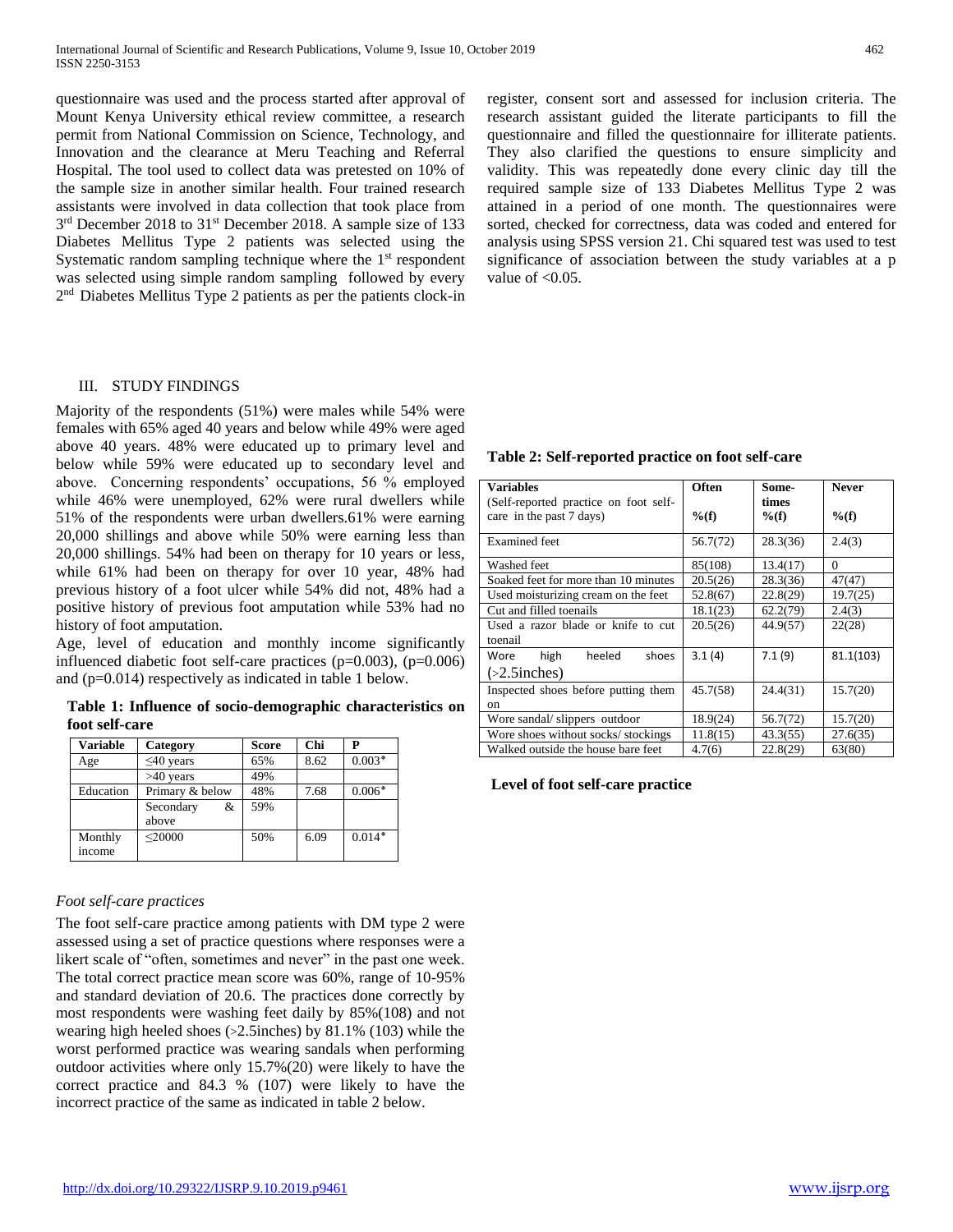

**Figure 1: Level of foot self-care practice**

The level of practice was divided into two based on the number of variables that respondents practiced correctly. Those with at least 12 total correct variables out of 20 (60%) were considered as having high level of foot self-care practice while those with below 12 total correct variables were considered as having low level of foot self-care practice.

# *Influence of Knowledge on foot self-care practice*

Knowledge was determined using a set of 15 questions, 10 of which were true/correct and reverse coded statements, while the other five were open-ended. The investigator went through the responses of open-ended questions and coded them as either "correct" or "wrong response" as indicated in the table 3 below. The knowledge item with the highest percentage of correct response was on washing the feet daily, whereby 94.5% (120) of the respondents answered correctly. On the other hand, the item with the lowest percentage of correct response was on the reason why a diabetic person should not soak feet for more than 10 minutes whereby only 38.6% (49) gave the correct reason. The knowledge on diabetic foot self-care mean score was 68%, range 7-100% and standard deviation was 22.

#### **Table 3: Knowledge on foot self-care**

| <b>Variables</b>                                                    |     | Correct<br>response |  |
|---------------------------------------------------------------------|-----|---------------------|--|
|                                                                     | F   | $\frac{0}{n}$       |  |
| Feet examination                                                    | 107 | 84.3                |  |
| Washing feet                                                        | 120 | 94.5                |  |
| Drying between toes after cleaning the feet                         | 116 | 91.3                |  |
| Apply moisturizing oil on the feet                                  | 95  | 74.8                |  |
| Trim toenails straight across once a week                           | 94  | 74                  |  |
| Use lazar blades or knife to trim the toenails                      | 73  | 57.5                |  |
| Change Socks / stockings daily                                      | 88  | 69.3                |  |
| Inspected shoes before wearing them                                 | 87  | 68.5                |  |
| Not walk bare foot both in-door and out-door                        | 95  | 74.8                |  |
| Wear soft, closed, low heeled shoes when working<br>outdoors        | 111 | 87.4                |  |
| Reason for not soaking the feet for more than 10 minutes            | 49  | 38.6                |  |
| Action taken if the feet have redness, blisters, cuts of<br>wounds  | 107 | 84.3                |  |
| Reason for cleaning the feet with lukewarm water at 37 $^{\circ}$ C | 52  | 40.9                |  |
| Reasons for not using moisturizing oil between the toes             | 54  | 42.5                |  |
| Reasons for wearing shoes with socks                                | 50  | 39.4                |  |

**Mean=68, Range =7-100,SD=22**

*Knowledge level on diabetic foot self-care*



**Figure 2: Knowledge level on diabetic foot self-care**

Respondents were divided into two groups, based on the knowledge items they answered correctly whereby those who answered at least 12 items correctly were considered to have high knowledge level, while those who answered less than 12 items correctly were considered to have low knowledge level. Majority 77 (61%) of the respondents were found to have low knowledge levels while 50 (39%) had high knowledge levels as illustrated in the figure above.

Study sought to investigate the association between knowledge and foot self-care practices. The knowledge level was crosstabulated against foot self-care practice which revealed a significant association (p=<0.001). Respondents with high level of knowledge were 4.3 times more likely to have high foot selfcare practice level as indicated in table 4 below.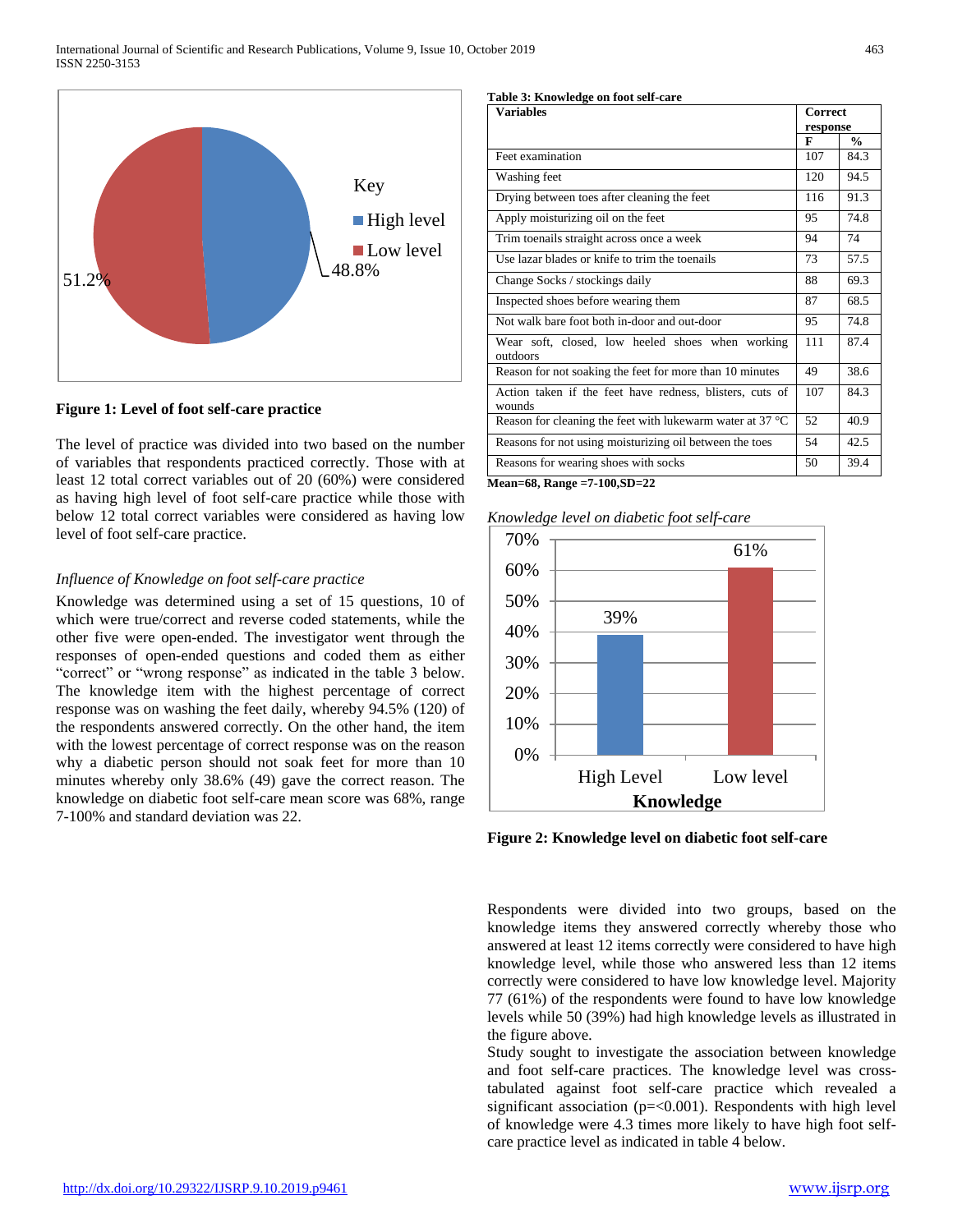| Knowledge | <b>Practice</b> | <b>Significance</b>             |  |
|-----------|-----------------|---------------------------------|--|
| level     | mean score      | level                           |  |
| High      | 64%             | $\chi^2$<br>14.808,<br>$\equiv$ |  |
| Low       | 44%             | $p = 0.001$ ,                   |  |
|           |                 | $OR = 4.3$                      |  |

**Table 4: Association between knowledge and practice**

Binary logistic regression analysis where all the sociodemographic characteristics were included as covariates alongside knowledge level was done. There was an association between knowledge level and the following variables. Those with high knowledge level were likely to wash their feet daily (p=0.045), were unlikely to soaking feet for more than 10 minutes (p=0.029), were likely to clean feet at lukewarm water at 37 degrees (p=0.001), were likely to dry between toes after cleaning the feet (p=0.000), were likely to using moisturizing cream on feet (p=0.003), were unlikely to use of razor blade or knife to cut toe nail  $(p=0.008)$ , were unlikely to use corn remedies/plaster/paint to remove corn (p=0.011), were likely to inspect shoes before putting them on  $(p=0.000)$ , were likely to inspect shoes after removing them  $(p=0.03)$ , were likely to wear closed soft /leather shoes during outdoor activities (p=0.006) and were unlikely to wear nylon socks  $(p=0.025)$ .

Pearson correlation was done whereby knowledge mean score was run against correct practice mean score. These findings indicated that there was a significant positive relationship between knowledge mean score and correct practice mean score  $(r (125) = 506, p=0.01)$  as shown in the table below.

|                 |                | Knowledge   | <b>Practice</b> |
|-----------------|----------------|-------------|-----------------|
|                 |                | score       | score           |
|                 | Pearson        |             | $.506***$       |
|                 | Correlation    |             |                 |
| Knowledge score | $(2 -$<br>Sig. |             | .000            |
|                 | tailed)        |             |                 |
|                 | N              | $127.506**$ | 127             |
|                 | Pearson        |             |                 |
|                 | Correlatio     |             |                 |
|                 | n              |             |                 |
| Practice score  | Sig.<br>$(2 -$ | .000        |                 |
|                 | tailed)        |             |                 |
|                 | N              | 127         | 127             |

| Table 6: Correlation table between knowledge and |  |  |
|--------------------------------------------------|--|--|
| <b>Practice of foot self-care</b>                |  |  |

## **\*\*. Correlation is significant at the 0.01 level (2-tailed)**

## **IV. DISCUSSION**

Age, level of education and monthly income significantly influenced diabetic foot self-care practices (p=0.003), (p=0.006) and (p=0.014) respectively. These study findings were consistent with a case control study in Brazil [11] that showed that type 2 DM patients who were likely to practice correct foot self-care were more likely to be of middle and high economic status, less than 50 years and with high school education level and above.

The health educators may consider patients' social-demographic factors such as age, educational and economic status while considering individualized foot care education since advanced age, low educational background and low income were found to influence the practice of foot care significantly.

Foot self-care among type 2 DM clients at the study hospital was low since majority of the respondents (51.2%) reported low level on foot self-care practices and less than a half 48.8% reported high level on foot self-care. These findings were close to the findings of a study in Kenya that illustrated that over 50% of the type 2 DM patients had unsatisfactory foot self-care practice [13]. The practice done correctly by most (85%) of type 2 DM patients was washing feet daily and wearing flat shoes less than 2 inches. This agree with findings of a study that highlighted that in Ethiopia, most of the respondents (93.6%) were washing feet once or twice daily [8]. 65.4 % of respondents were likely to often use a razor blade or knife to cut toenail [4], a practice which is contraindicated in DM patients, instead one should use a nail cutter and leave the edges smooth by use of a file (American College of Foot and Ankle Surgeons., 2018). These findings agree with a study in Tanzania that showed that over 80 % of study participants were practicing dangerous behaviors, like cutting the nails with very sharp instruments such as razor blades and knives which can lead to Diabetic foot ulcers [7].

Diabetic patient should inspect and shake out shoes and feel the inside before wearing them to remove any invisible object and detect roughness [1]. The study revealed that only 45.7% type 2 DM patients were likely to inspect their shoes before putting them on and the rest were likely to have incorrect practice, while only 22.8 % were likely to inspect their shoes after removing them and the rest were likely to have incorrect practice on the same. These findings are similar to a study in Ethiopia were 38.7% type 2 DM patients had never checked their shoes before they put them on and (45.7%) had never checked their shoes when they took them off [4]. The worst performed practices in the study were wearing sandals, slippers (open shoes) when performing outdoor activities where majority 84.3 % were likely to have incorrect practice and were often or sometimes not wearing closed soft shoes when carrying out outdoor activities. These findings were similar to the findings of a study carried out in Dar es Salaam, Tanzania showed that majority of type 2DM patients were wearing open shoes when performing outdoors activities [7].

Since the level of practice of foot self-care among DM clients was low, the study hospital administration may establish a specialized DM clinic so that follow-up and education services may be well integrated. The study hospital also may establish Health Education Program supported with standard operating guideline for educating patients on practice of foot self-care so as to promote the correct foot care practice among type 2DM clients.

The level of knowledge on foot self-care was low since majority of the respondents (61%) were found to have low knowledge level while 39% had high knowledge level. Similar findings were reported in Johannesburg where more than 75% of the patients had insufficient knowledge on foot washing, foot wear inspection, characteristic of the foot wear and foot wears practice [8].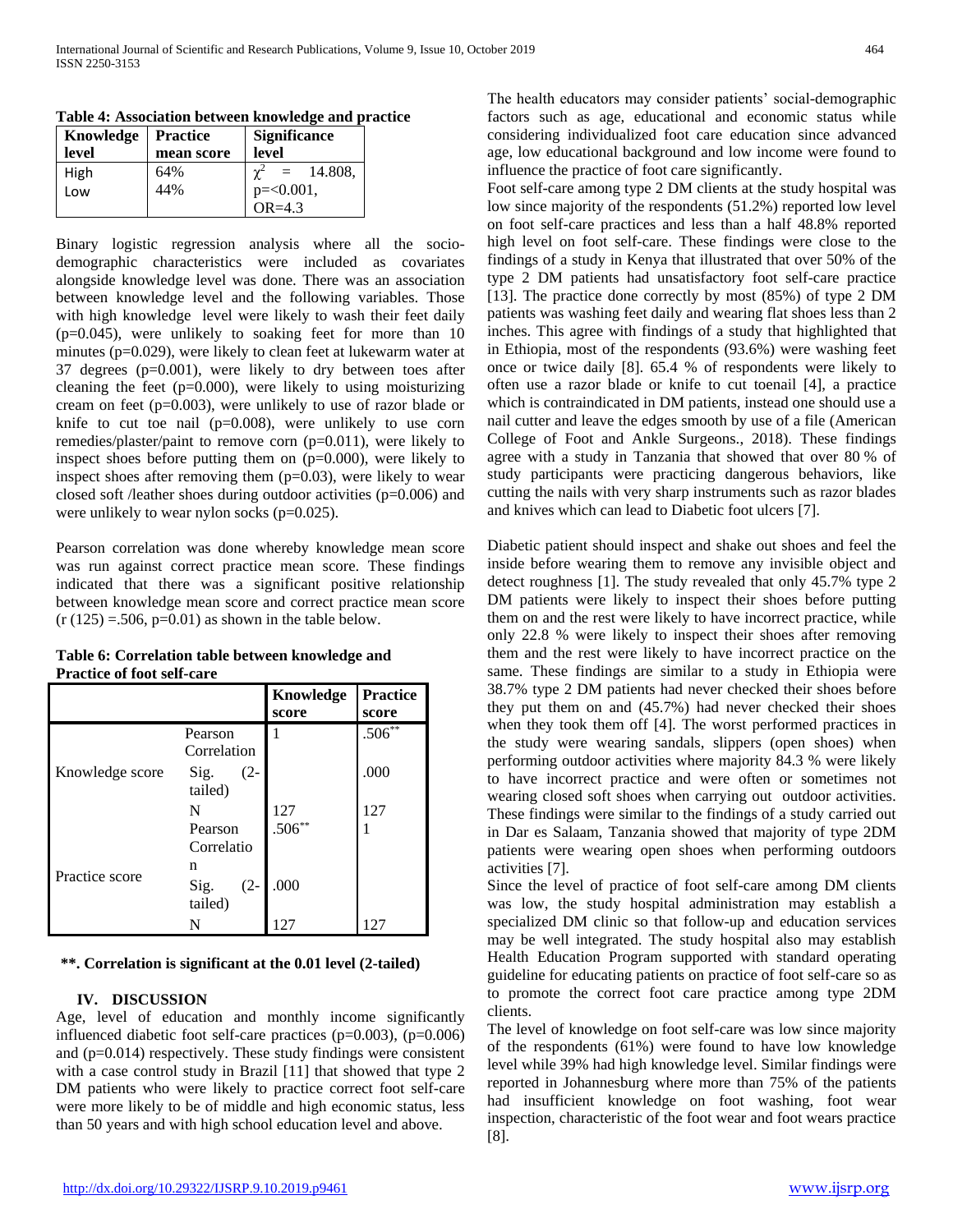The findings of this study revealed a significant association between knowledge and practice of foot self-care practices  $(p=<0.001)$ , those with high level of knowledge were 4.3 times more likely to have high practice levels. Similar findings were corroborated in studies in China [15,8].

Policy makers in the study hospital may give due attention to chronic non-communicable diseases such as DM so as to prevent its complication through affordable measures such as educating type 2 DM patients on practices of foot self-care at home. In order to emphasize foot care education, policy makers may also start a program of developing professional diabetic educators and may be podiatrists (foot and ankle surgeon) to contribute in the efforts made to control the type 2 DM and minimize complications like diabetic foot ulcers and amputation of lower limbs.

## **CONCLUSION**

Poor practices of foot care among type 2 DM clients at the study hospital may be an indication that some social demographic characteristics such as low income, old age, low educational status may have significantly influenced foot self-care practice. Low knowledge level on foot self-care practices among type 2 DM patients attending diabetic out-patient clinic at the study hospital may also have significantly influenced the practice of foot care since the study findings demonstrates that those respondents with low level of knowledge on foot care had low scores on practice of foot self-care.

The health educators at the study hospital may consider patients' social-demographic factors such as age, educational and economic status while considering individualized foot care education since advanced age, low educational background and low income were found to influence the practice of foot care significantly. The study hospital administration may establish a specialized DM clinic so that follow-up and education services may be well integrated. Finally, the investigator would like to suggest other researchers to investigate the prevalence of type 2 diabetes in Meru County and also to conduct interventional studies in order to determine the magnitude of diabetic foot ulcer and lower limb amputation decreased by preventive education program on foot self-care.

## ACKNOWLEDGMENT

The authors wish to acknowledge clients living with type 2 DM who willingly participated in this study. We sincerely thank the management of Meru Teaching and Referral Hospital for granting authority for data collection in their facility. We also acknowledge the management of Embu level 5 Hospital for allowing us to pretest the data collection tool at the institution.

#### **REFERENCES**

[1] American college of foot and Ankle surgeons. (2018). Retrieved from [https://www.foothealthfacts.](https://www.foothealthfacts/)Accessed on 5 April 2018.

[2] AmericanDiabetesAssociation.(2017/ 2018).NorthBeauregardStreet,Alexandria, VA 22311.(800)342-2383. From: [http://www.diabetes.org.](http://www.diabetes.org/) Accessed on 20 April 2018.

- [3] Amit, N., Cuttilan, M.B., Sayampa, N., & Pearce, M. (2016). *Factors affecting foot self-care practices in individuals with diabetes mellitus.*  Accessed on 8<sup>th</sup> March 2018.
- [4] Awole, S., &Tsige, Y. (2015). Knowledge, Practice and Barriers of Foot Care among Diabetic Patients Attending FelegeHiwot Referral Hospital, Bahir Dar, Northwest Ethiopia.. Retrieved from [http://dx.doi.org/10.1155/2015/934623. Accessed on 28 March 2018.](http://dx.doi.org/10.1155/2015/934623.%20Accessed%20on%2028%20March%202018)
- [5] Bains, S.S., &Egede, L.E. (2015). Diabetes Technology.13(3):335. Retrieved from [CrossRefPubMed](https://doi.org/10.1089/dia.2010.0160)[PubMedCentralGoogle Scholar.](http://www.ncbi.nlm.nih.gov/pmc/articles/PMC3690006) Accessed on 28 March 2018.
- [6] Boulton, A.J., Kirsner, R.S., &Vileikyte L. (2015). *Neuropathic diabetic foot ulcers.* The New England Journal of Medicine. Volume 2015 Article ID 934623, 9 pages. Retrieved fro[m http://dx.doi.org/10.1155/2015/934623.](http://dx.doi.org/10.1155/2015/934623) View at Publisher· View at Google Scholar· View at Scopus. Accessed on 22 March 2018.
- [7] Chiwanga, F.S., & Njelekela, M.A. (2015). *Journal of Foot and Ankle Research.* 2015 8:20. Retrieved from [https://doi.org/10.1186/s13047-015-](https://doi.org/10.1186/s13047-015-0080-y) [0080-y.](https://doi.org/10.1186/s13047-015-0080-y) Accessed on 20 Feb 2018.
- [8] [Desalu,O](https://www.ncbi.nlm.nih.gov/pubmed/?term=Desalu%20OO%5BAuthor%5D&cauthor=true&cauthor_uid=21857723).O., [Salawu,](https://www.ncbi.nlm.nih.gov/pubmed/?term=Salawu%20FK%5BAuthor%5D&cauthor=true&cauthor_uid=21857723) F.K., [Jimoh,](https://www.ncbi.nlm.nih.gov/pubmed/?term=Jimoh%20AK%5BAuthor%5D&cauthor=true&cauthor_uid=21857723) A.K, [Adekoya,](https://www.ncbi.nlm.nih.gov/pubmed/?term=Adekoya%20AO%5BAuthor%5D&cauthor=true&cauthor_uid=21857723) A.O, [Busari,](https://www.ncbi.nlm.nih.gov/pubmed/?term=Busari%20OA%5BAuthor%5D&cauthor=true&cauthor_uid=21857723) A.O., [&Olokoba,](https://www.ncbi.nlm.nih.gov/pubmed/?term=Olokoba%20AB%5BAuthor%5D&cauthor=true&cauthor_uid=21857723) A.B.(2014). *Diabetic Foot Care: Self Reported Knowledge and Practice among Patients Attending Three Tertiary Hospital in Nigeria*. Retrieved fro[mhttps://www.ncbi.nlm.nih.gov/pubmed.](https://www.ncbi.nlm.nih.gov/pubmed)
- [9] Feleke, S.A., Alemayehu, C.M., &Adane, H.T. (2013). Assessment of the level and associated factors with knowledge and practice of diabetes mellitus among diabetic patients attending at FelegeHiwot hospital, Northwest Ethiopia. Clinical Medicine Research, vol. 2, no. 6, pp. 110–120, 2013. View at Publisher. View at Google Scholar. Accessed on 27 March 2018.
- [10] Jinadasa, C.V., &Jeewantha, M. (2014). *A study to determine the knowledge and practice of foot care in patients with chronic diabetic ulcers.*  International Journal of Collaborative Research on Internal Medicine & Public Health, vol. 3, pp. 115–122, 2014.View at Google Scholar. Accessed on 28 March 2018.
- [11] Kogani M, Man Sovrnia MA, Doostin-Iran.A, Halakoviuie K. ( 2015). Risk factors fof for amputation in patient with diabetic foot ulcer in South West IRAN. 37:1-6( Pub Med). Accessed on  $21<sup>st</sup>$ Augast 2018.
- [12] Ministry of public health and sanitation. (2015). *National clinical guidelines*  for management of diabetes mellitus. (1<sup>st</sup>ed). Kenya. Retrieved fro[mwww.pubhealth.go.ke.](http://www.pubhealth.go.ke/) Accessed on 3rd April 2018.
- [13] Oduor P,R., and Ondari N,J., (2016). *The prevalence of Diabetic Foot at risk.* International Journal of scientific research and innovative Technology ISSN: 2313-3759 VOL.3. Accessed on 21st August 2018.
- [14] Orem D,E.( 2011). *Nursing concepts of practice.*4th edition. St. Lois,MO: Shearman, C.P. and Pal N. (2013).*Foot complications in patients with diabetes.*

 PMCID: PMC3124639. PMID: PMID: [26899439.](https://www.ncbi.nlm.nih.gov/pubmed/26899439) Accessed on March 2018

- [15] [Rao L., Li .Y.,XiaoH,Qing. L](https://www.sciencedirect.com/science/article/pii/S2352013214000738#!).,[Fang Z., Li S., Ming.,XandLin S. \(](https://www.sciencedirect.com/science/article/pii/S2352013214000738#!)2014). *The current status of foot self-care knowledge, behaviors, and analysis of influencing factors in patients with type 2 diabetes mellitus in China.*  [International Journal of Nursing Sciences.](https://www.sciencedirect.com/science/journal/23520132) Retrieved fro[mhttps://doi.org/10.1016/j.ijnss.2014.05.023.](https://doi.org/10.1016/j.ijnss.2014.05.023) Accessed on 9 March 2018.
- [16] WHO. (2015). *Global report on Diabetes*. Available at: [www.who.intm](http://www.who.int/)ediacentre factsheets. Accessed on 8 March 2018.
- [17] WHO. (2018), *Non-communicable Diseases CountryProfiles*2018. From [http://www.who.int/nmh/publications/ncd\\_report\\_full\\_en.pdf.](http://www.who.int/nmh/publications/ncd_report_full_en.pdf) Accessed on 9 March 2018.

## AUTHORS

**First Author** – Ms. Laurenzia W. Njeru, BScN, Mount Kenya University, [laurenziaw@yahoo.com](mailto:laurenziaw@yahoo.com)

**Second Author** –Dr. Catherine S. Mwenda, Phd (Nursing), Mount Kenya University, mutungacs@gmail.com

**Third Author** – Ms. Ruth Mbugua, MScN, Mount Kenya University, rmbugua@mku.ac.ke